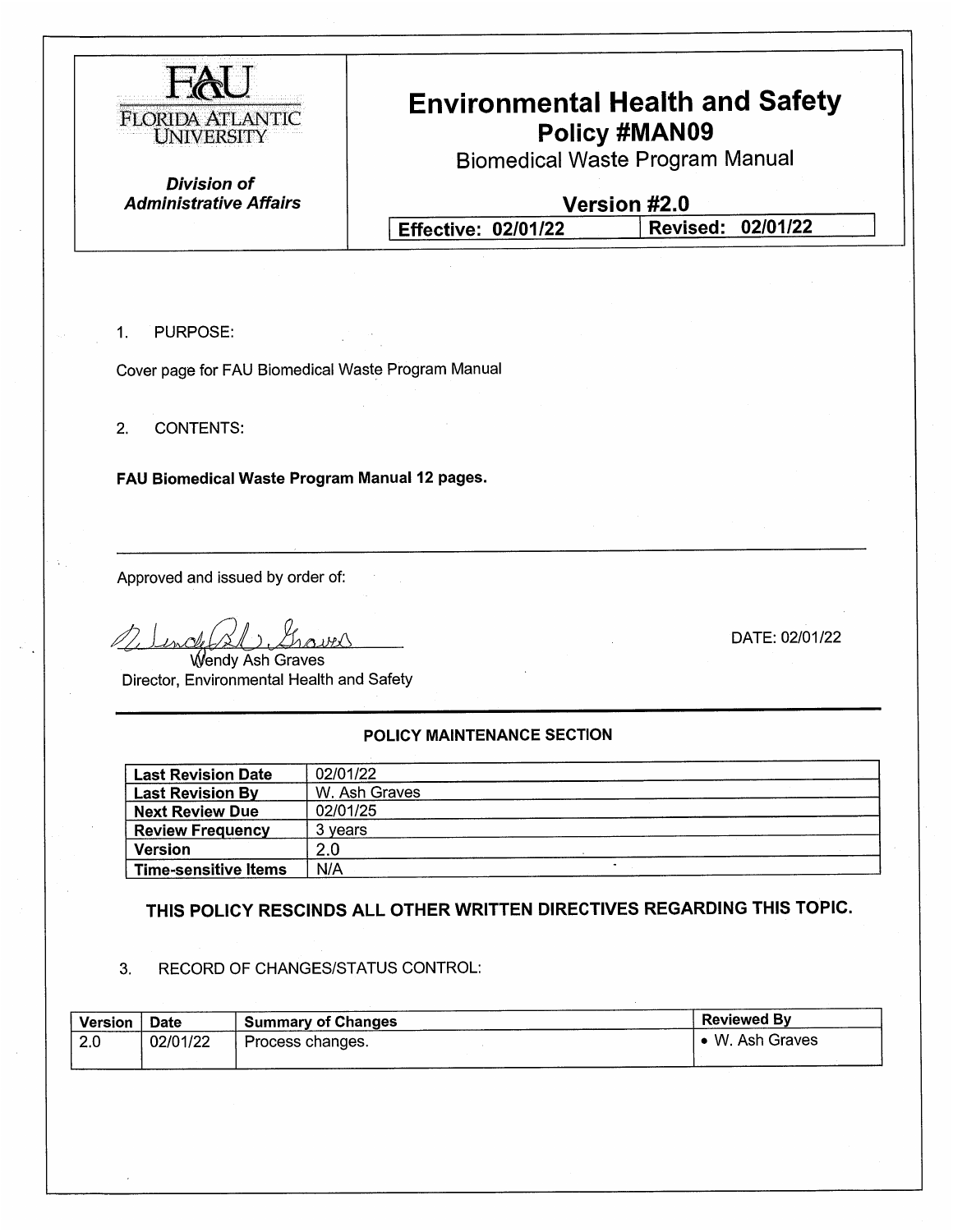

# **Biomedical Waste Program Manual**

Florida Atlantic University

Office of Environmental Health and Safety

February 2022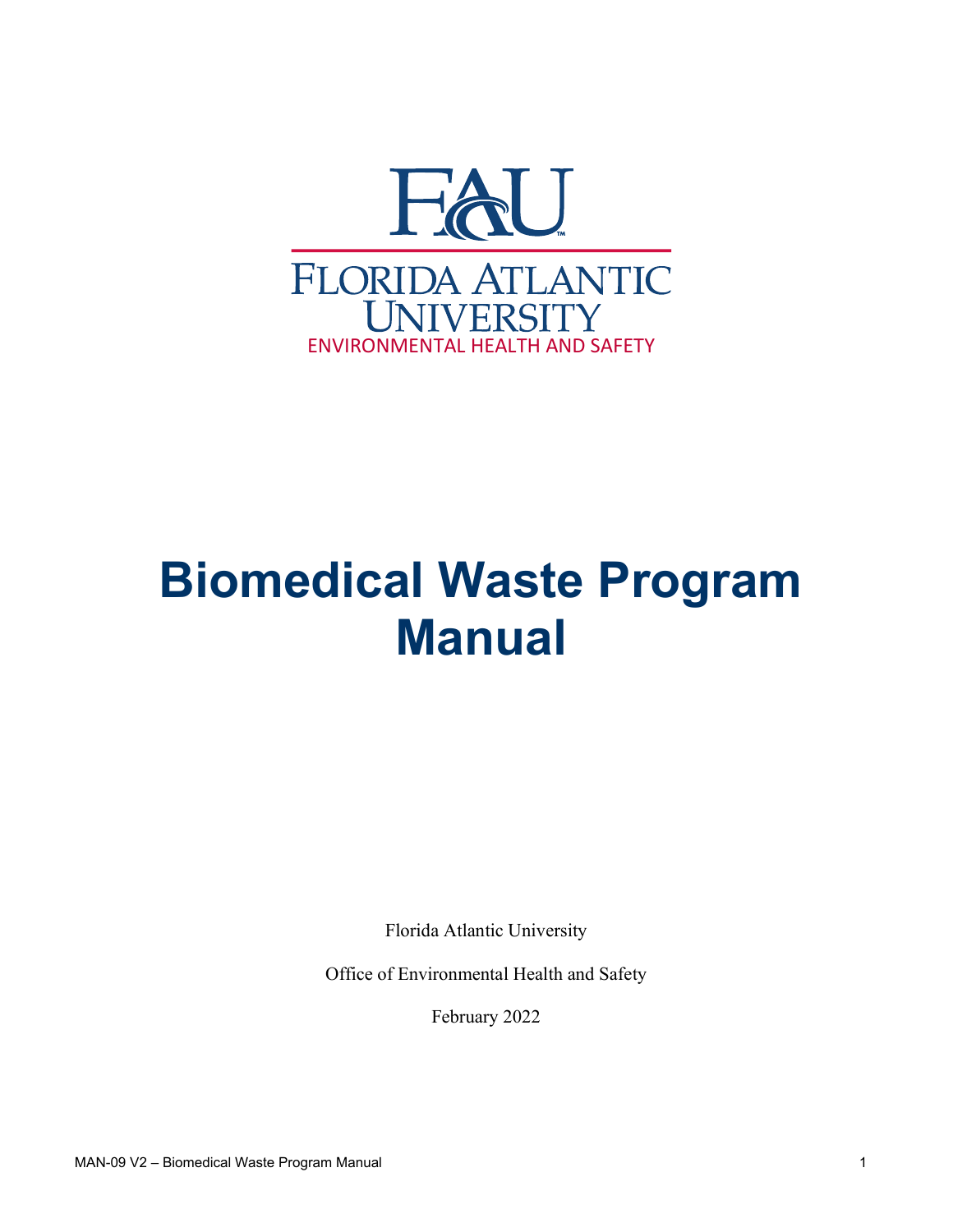# **TABLE OF CONTENTS**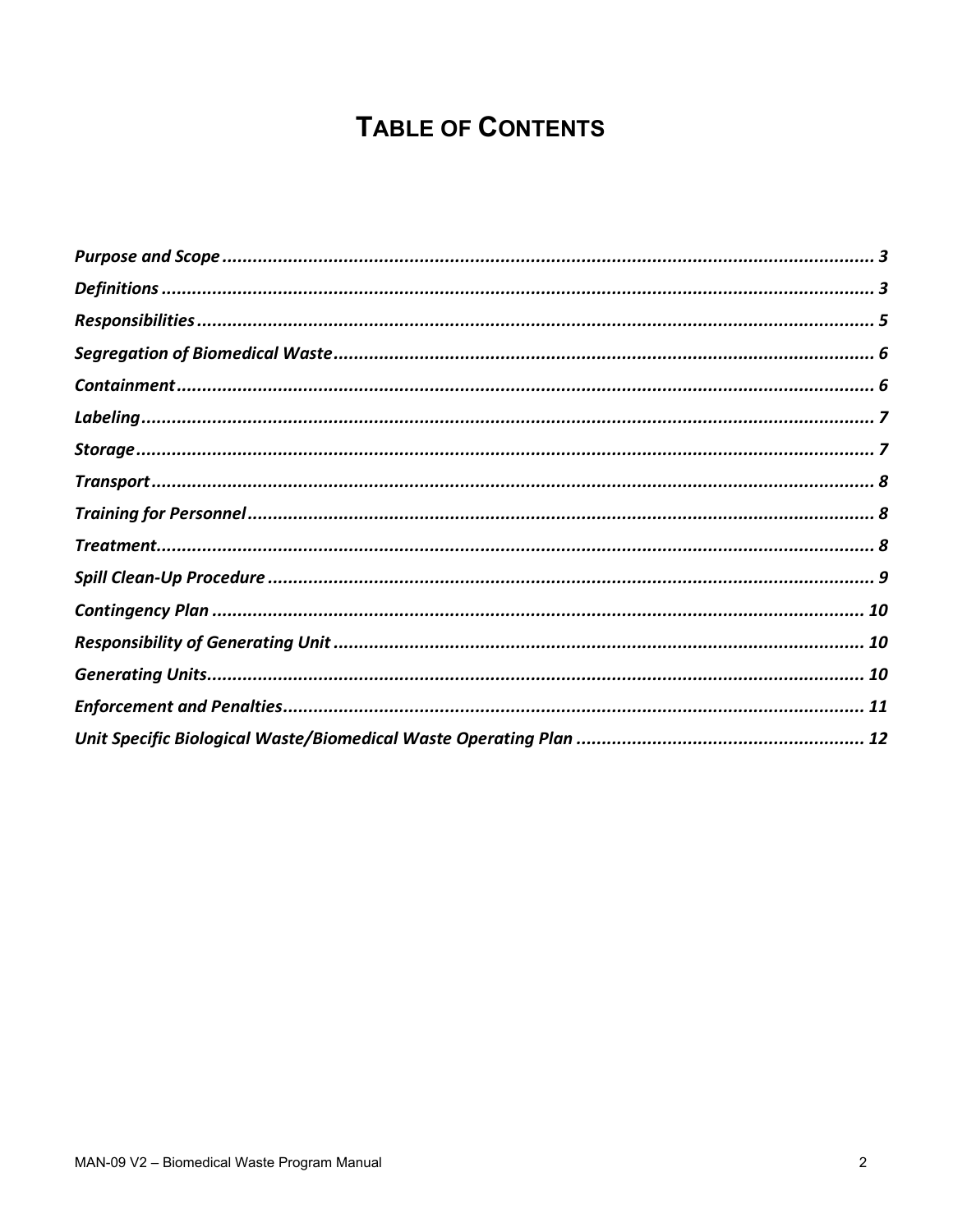#### **Purpose and Scope**

To establish minimum sanitary practices relating to the segregation, handling, labeling, storage, treatment, and disposal of biological/biomedical waste, as established by **[Chapter](http://www.floridahealth.gov/healthy-environments/biomedical-waste/_documents/64E16_1.pdf) 64E-16**, **Florida [Administrative](http://www.floridahealth.gov/healthy-environments/biomedical-waste/_documents/64E16_1.pdf) Code [\(FAC\)](http://www.floridahealth.gov/healthy-environments/biomedical-waste/_documents/64E16_1.pdf)**, to minimize exposure of employees, patients, and the public to infectious agents or other potentially infectious materials.

This program applies to all facilities at Florida Atlantic University that generate biological/biomedical waste in research, clinical and athletic programs.

#### **Definitions**

The following terms are used in this program:

AUTOCLAVE – Apparatus that utilizes moist heat in the form of saturated steam to decontaminate and sterilize biological, surgical, and pharmaceutical objects and materials. Temperature, time, and pressure are the key factors to render materials safe for handling and disposal.

BIOHAZARDOUS WASTE - Also called biological waste (see below), is any waste containing infectious materials or potentially infectious materials and includes sharps such as needles, scalpels or razor blades.

BIOLOGICAL WASTE – Any discarded material of biological origin generated from laboratories or clinical facilities which may or may not contain infectious agents. Also included are laboratory supplies, plastic, or glassware that have been in contact with biological material that is either biohazardous or non-biohazardous. Examples of non-biohazardous waste may include animal carcasses, *E. coli* cloning strains, plasmids, cell cultures, medical devices, and plant material posing no risk to humans or the environment. Biological waste includes biomedical waste. (Definition below)

BIOMEDICAL WASTE  $-$  Any solid or liquid waste that may present a threat of infection to humans, including non-liquid tissue, body parts, blood, blood products, and body fluids from humans and other primates; laboratory and veterinary waste which contain human disease-causing agents; and discarded sharps. The following are also included:

- 1. Used, absorbent materials saturated with blood, blood products, body fluids, or excretions or secretions contaminated with visible blood; and absorbent materials saturated with blood or blood products that have dried.
- 2. Non-absorbent, disposable devices that have been contaminated with blood, body fluids, or secretions or excretions visibly contaminated with blood, but have not been treated by an approved method.

Specimens or samples collected for laboratory testing or use in medical research or teaching are not considered biomedical waste until such time as the material is discarded.

BIOMEDICAL WASTE GENERATOR  $-$  A facility or person that produces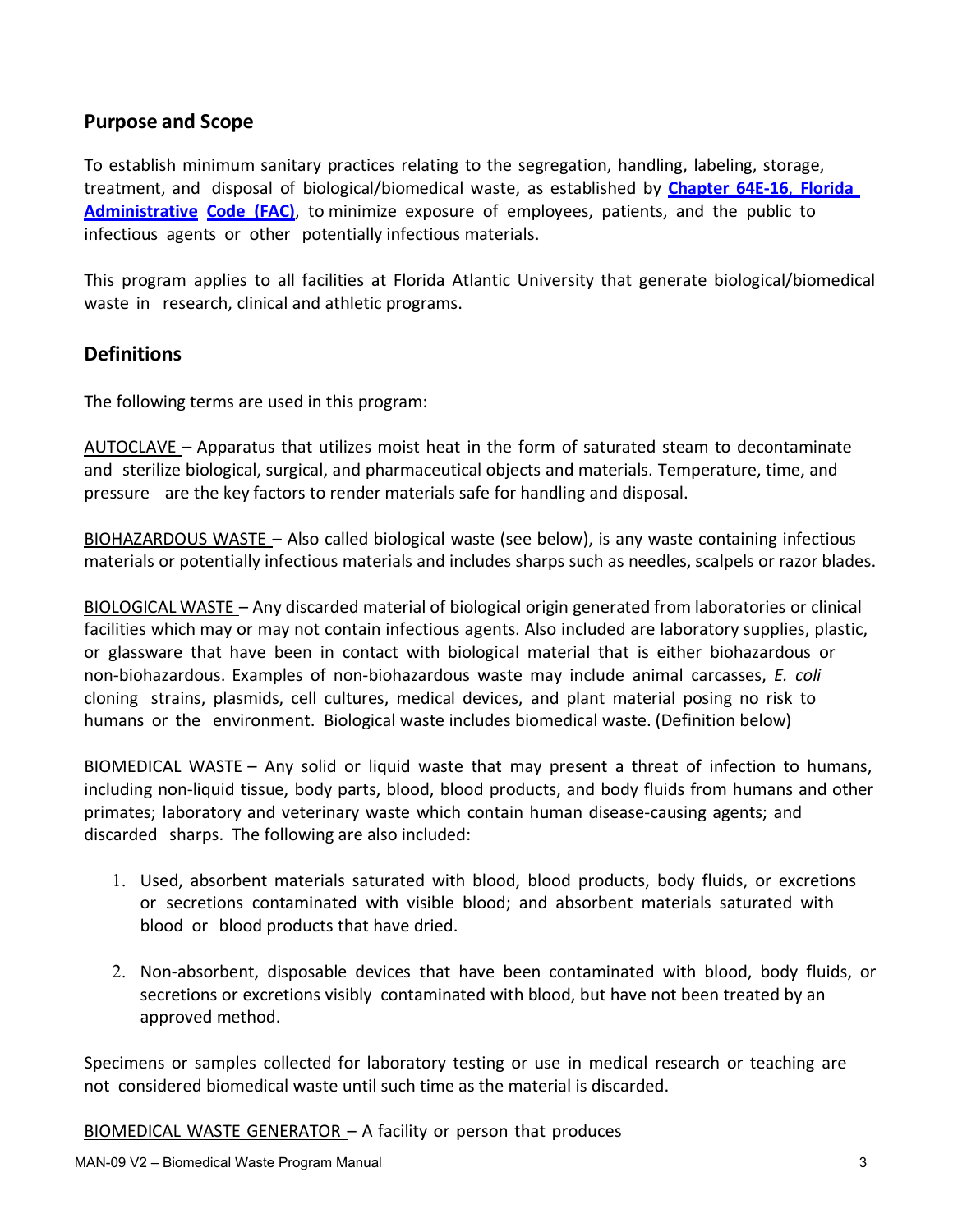biological/biomedical/biohazardous waste. The term includes hospitals, skilled nursing or convalescent hospitals, intermediate care facilities, clinics, dialysis clinics, dental offices, health maintenance organizations, surgical clinics, medical buildings, educational facilities, physician's offices, laboratories, veterinary clinics and funeral homes.

BODY FLUIDS – Those fluids which have the potential to harbor pathogens, such as human immunodeficiency virus and hepatitis B virus and include blood, blood products, lymph, semen, vaginal secretions, cerebrospinal, synovial, pleural, peritoneal, pericardial, and amniotic fluids. In instances where identification of the fluid cannot be made, it shall be considered to be a regulated body fluid. Body excretions such as feces, urine, and secretions such as nasal discharges, saliva, sputum, sweat, tears, and vomitus shall not be considered biomedical waste unless visibly contaminated with blood.

 $CONTAMINATED - Solid by any biological/biomedical waste.$ 

DECONTAMINATION - The process of removing pathogenic microorganisms from objects or surfaces, thereby rendering them safe for handling.

EH&S – The Department of Environmental Health and Safety at Florida Atlantic University.

 $FACILITY - All contiguous land, structures, and other appurtenances that are owned, operated,$ and licensed as a single entity which may consist of several generating, treatment, or storage units.

FAC - Florida Administrative Code.

HAZARDOUS WASTE ʹ Hazardous chemicals and materials as defined in **Chapter 62-730, FAC**.

INFECTIOUS SUBSTANCE – Biological agents or materials which are capable of producing an infection or disease in humans.

LEAK RESISTANT – Prevents liquid from escaping to the environment in the upright position.

OUTER CONTAINER - Any rigid type container used to enclose packages of biomedical waste.

PACKAGE – Any material that completely envelops biomedical waste. This includes red bags, sharps containers and outer containers.

POINT OF ORIGIN - The room or area where the biomedical waste is generated.

PUNCTURE RESISTANT – Able to withstand punctures from contained sharps during normal usage and handling.

RESTRICTED – The use of any measure, such as a lock, sign, or location, to prevent unauthorized entry.

 $SATURATED - Soaked to capacity.$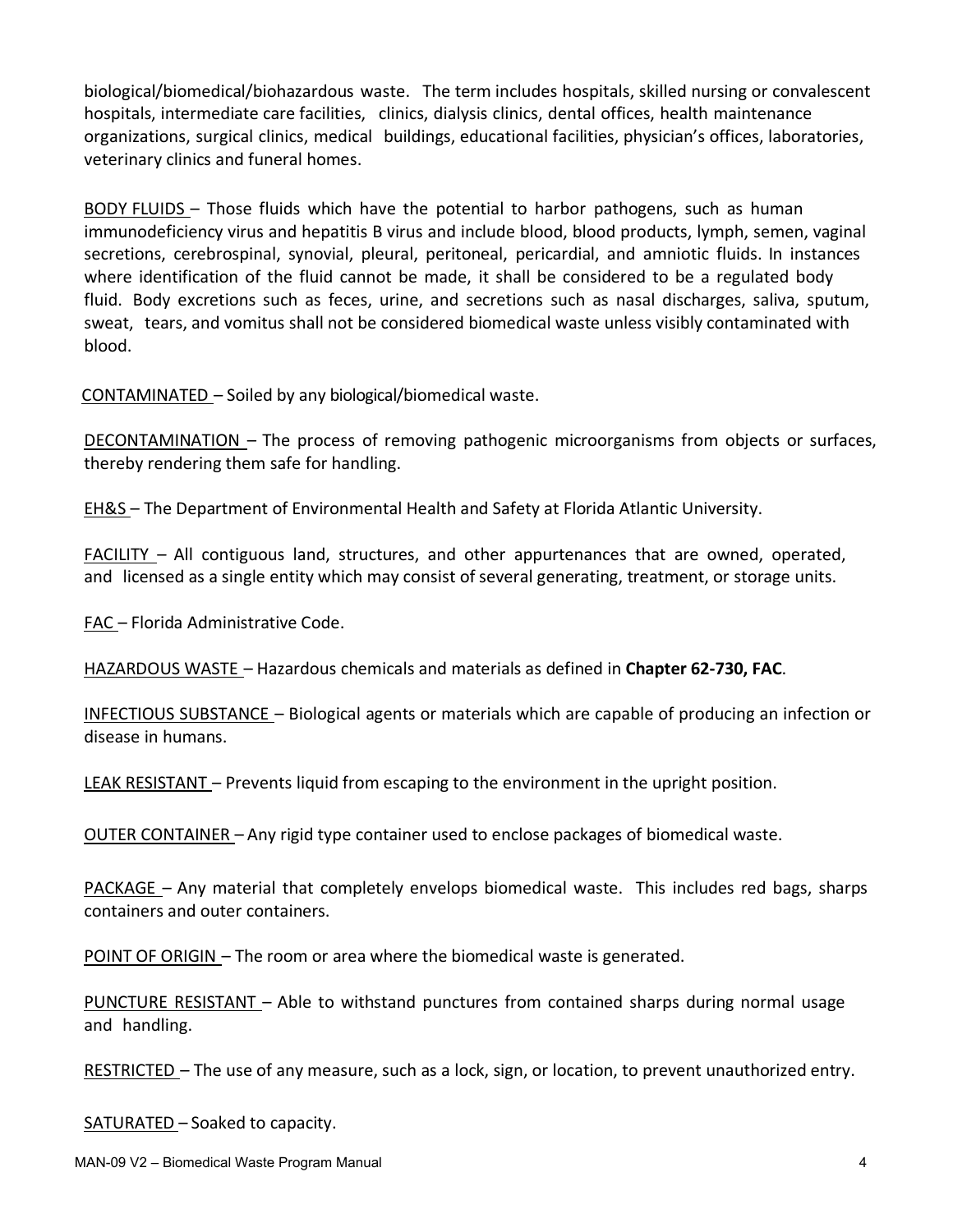$SEALED - Free from openings that allow the passage of liquids.$ 

SHARPS – Objects capable of puncturing, lacerating, or otherwise penetrating the skin.

SHARPS CONTAINER  $-$  A rigid, leak and puncture resistant container, designed primarily for the containment of sharps, clearly labeled with the phrase and the international biological hazard symbol as described in the section on *Labeling.*

#### STEAM TREATMENT UNIT - See Autoclave

TREATMENT  $-$  Any process, including steam, chemicals, microwave shredding, or incineration, which changes the character or composition of biomedical waste to render it noninfectious so the waste can be safe for disposal.

UNIT - A clinical, laboratory or veterinary contiguous area under common administrative control in which one or more individuals work together and produce biomedical waste.

UNIT SPECIFIC BIOLOGICAL/BIOMEDICAL WASTE PLAN – The plan developed within each unit outlining the specific procedures for segregation, handling, labeling, storage, treatment, and disposing of biomedical waste generated by that unit.

WASTE MANAGEMENT COMPANY  $-$  A contracted service that will pick up biomedical waste for treatment and disposal.

#### **Responsibilities**

Environmental Health and Safety (EH&S) has the overall responsibility for management of the Biomedical Waste Program, including:

- Contract Management: Ensures that the waste is picked up regularly in accordance with Florida Administrative Code (FAC) 64E-16. This also includes maintenance of shipping manifests, invoices, and other contract documents.
- Inspection Coordination: Coordinates Department of Health (DOH) biomedical waste inspections and provides assistance to DOH inspector. Prepares corrective action reports and forwards them to the DOH.
- Training: Offers online training to FAU personnel and students through Skillsoft Percipio.
- Principal Investigators, Instructors and Clinical Supervisors are responsible for supervising biomedical waste practices in their respective areas. This includes:
	- o Ensuring that all biological/biohazardous/biomedical waste (hereafter referred to as biomedical waste) is handled and disposed of in accordance with the requirements of the FAU Biomedical Waste Program.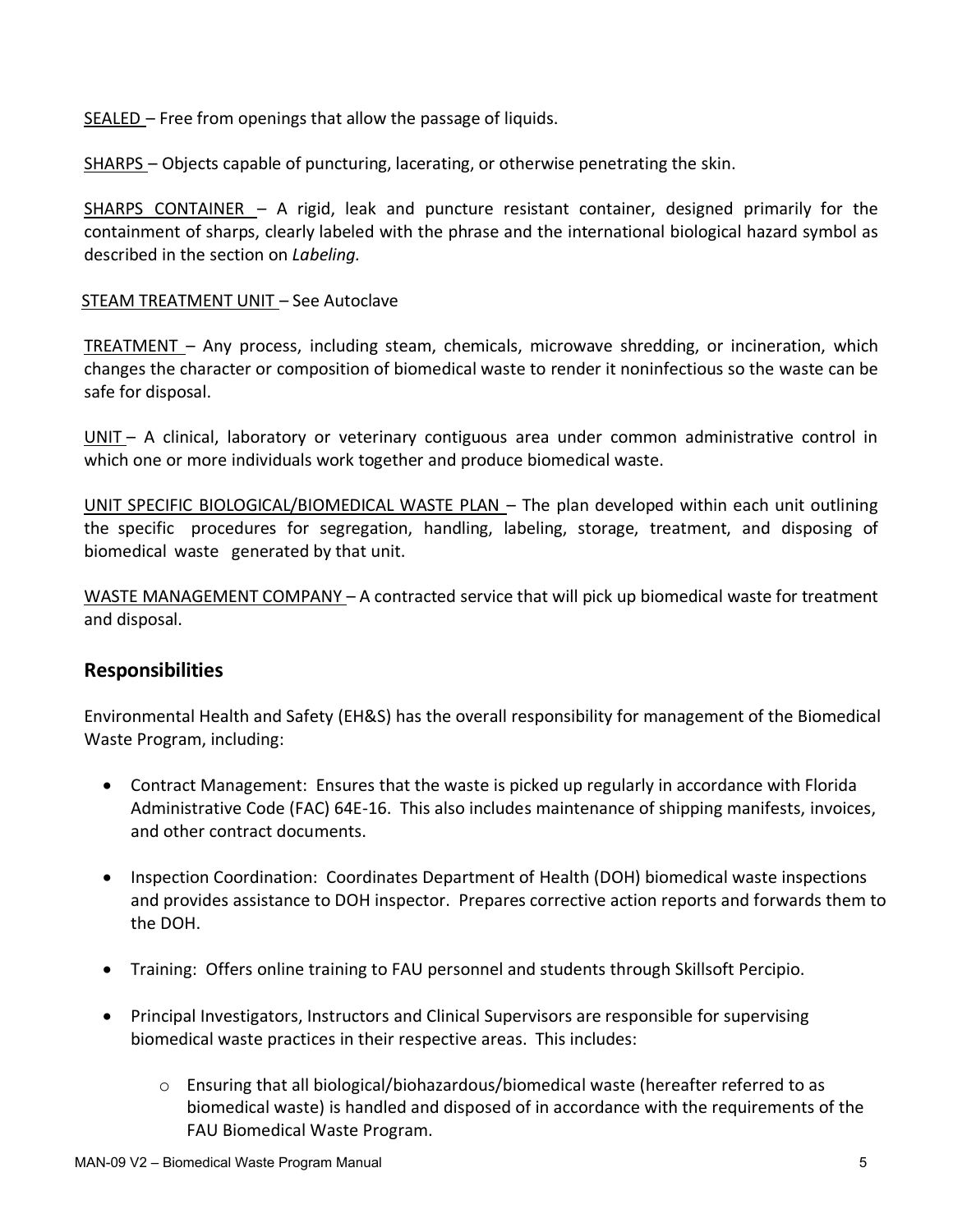o Maintaining training documentation for all affected personnel.

#### **Segregation of Biomedical Waste**

Biomedical waste must be separated from all other waste streams at the point of origin per the requirements of FAC 64E-16. Once separated, the waste must be placed in either a sharps container or a red bag. Each individual location is required to have an adequate number of sharps containers and approved red bags to dispose of the biological/biomedical waste generated.

#### Mixed chemical and biomedical waste

Biological/biomedical waste mixed with chemical waste, as defined in FAC 62-730, must be managed as hazardous waste. Any biomedical waste that is mixed with chemical waste must be separated if possible. Any questions pertaining to mixed chemical and biological waste disposal should be directed to EH&S.

#### Mixed radioactive and biomedical waste

Biomedical waste mixed with radioactive waste must be managed in accordance with the provisions of FAC 64E-16, after the radioactive component has decayed in storage as provided for in FAC 10D-91. Packaging requirements of FAC 10D-91 shall be followed unless the requirements of FAC 64E-16 are more restrictive. Any questions pertaining to mixed radioactive and biological waste should be directed to EH&S.

#### Animal Waste/Animal Carcasses

Animal waste/carcasses exposed to pathogens, all nonhuman primate carcasses and all identifiable human tissues must be segregated from other biomedical waste. The biomedical waste bags used for this type of waste must be placed within leak-proof containers labeled "Pathological Waste" and "For Incineration Only." Biomedical waste bags storing this type of waste may be placed in freezers or refrigerators until packaged for shipment to an off-site incinerator.

#### **Containment**

The following minimum containment standards must be met according to FAC 64E-16:

- Generators of biomedical waste shall purchase red bags from vendors who certify that their bags meet the applicable standards and maintain a copy (EH&S orders the red bags and supplies to the labs).
- Sharps containers shall meet the requirements of FAC 64E-16. Generators of biomedical waste shall purchase sharps containers from vendors who meet the above standards (EH&S purchases sharps containers and supplies to the labs).
- Place all contaminated sharps into red sharps containers at the point of origin. Non-infectious needles and needle-syringe units must be placed in sharps containers. Sharps containers must be sealed and labeled prior to disposal by the biomedical waste transporter.
- Sharps shall be discarded at the point of origin into single use or reusable sharps containers. Sharps containers must be sealed when filled to the line indicated on the container.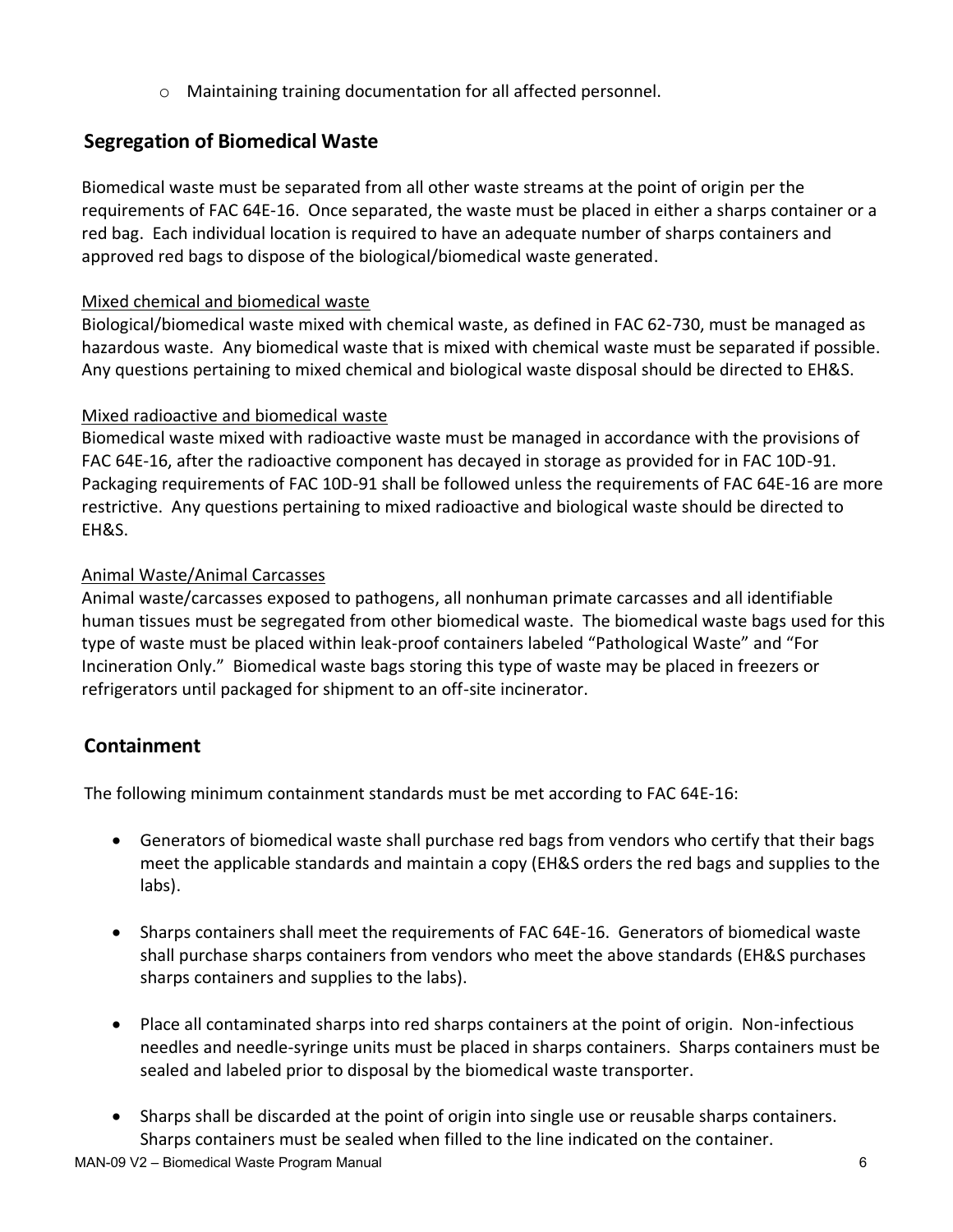- Sharps containers are considered full when materials placed into it reach the designated fill line, or, if a fill line is not indicated, approximately ¾ full.
- Red bags must be placed into an outer container at the point of origin prior to disposing of any biomedical waste. The outer container must be rigid, leak-resistant and puncture-resistant. Reusable outer containers shall be constructed of smooth, easily cleanable materials and shall be decontaminated after each use. Red bags must be sealed and labeled prior to disposal by the generator.
- Packages of biological/biomedical waste shall remain sealed until picked up by the waste management company for treatment and disposal.
- Ruptured or leaking packages of biomedical waste must be placed into a larger container without disturbing the original seal.

#### **Labeling**

- All packages containing biomedical waste shall be visibly identifiable with the international biological hazard symbol and one of the following phrases: "BIOMEDICAL WASTE", "BIOHAZARDOUS WASTE", "BIOHAZARD", "INFECTIOUS WASTE", or "INFECTIOUS SUBSTANCE".
- The symbol shall be red, orange, or black and the background color shall contrast with that of the symbol or comply with the requirements cited in subpart Z of 29 CFR 1910.1030(g)(1)C, Occupational Exposure to Bloodborne Pathogen Standard.
- All sealed biomedical red bags and sharps containers must be labeled with the following information:
	- o Facility Name (e.g., FAU)
	- o Facility Address or department physical address
	- $\circ$  If a sealed red bag or sharps container is placed into a larger red bag prior to transport, labeling the exterior bag is sufficient. Outer containers are labeled by the biomedical waste transporter with their name, address, registration number and 24-hour phone number.

#### **Storage**

Storage of biomedical waste shall not exceed 30 days. The 30 days commences:

- When the first non-sharps item of biomedical waste is placed into a red bag or sharps container, or
- When a sharps container containing only sharps is sealed.

Indoor storage areas shall have restricted access and be designated in the written operating plan. They shall be located away from pedestrian traffic, be vermin and insect free, and shall be maintained in a sanitary condition. They shall be constructed of smooth, easily cleanable materials that are impervious to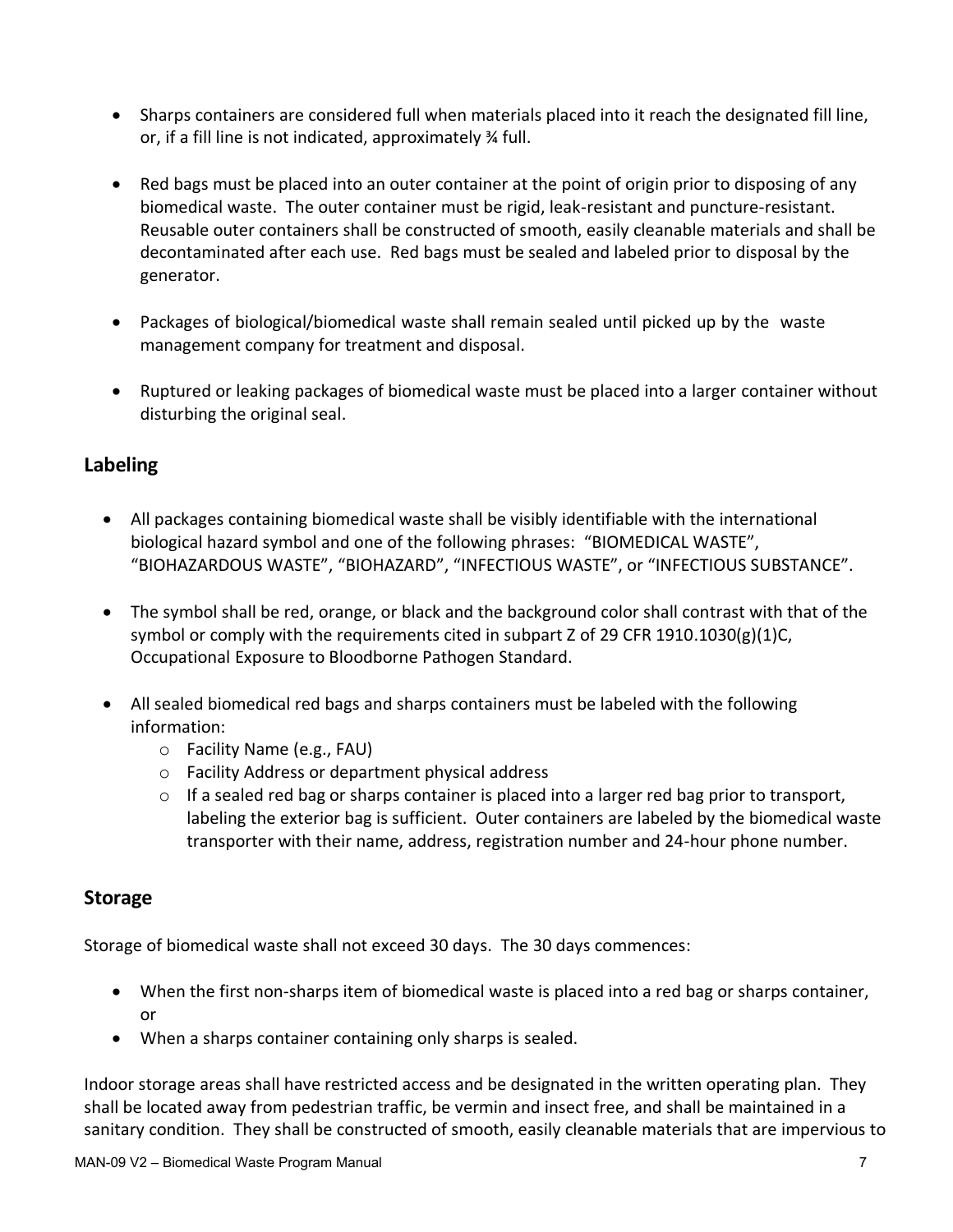#### liquids.

Outdoor storage areas, including containers and trailers, shall, in addition to the above criteria, be conspicuously marked with the international biological hazards symbol as described in FAC 64E-16.004(2)(b), and shall be secured against vandalism and unauthorized entry. The international biological hazard symbol on an outdoor storage area shall be a minimum of six inches in diameter.

#### **Transport**

On the Boca Raton, Jupiter and HBOI campuses, EH&S will pick up biomedical waste from labs and transport the waste to our storage facilities on each campus. Pickups are conducted at least weekly. Transportation and treatment of biomedical waste off campus is conducted by our medical waste transport vendor. Currently that vendor is: Stericycle.

#### **Training for Personnel**

Biomedical waste training is required annually by FAC 64E-16.003(2)(a) for all personnel that handle biomedical waste. EH&S provides online biomedical waste training through Skillsoft Percipio (see the FAU training page: [https://www.fau.edu/ehs/training/;](https://www.fau.edu/ehs/training/) course title: Biosafety Hazardous Waste and Disposal). The main components of the training must cover:

- Definition and identification of biomedical waste
- Segregation
- Storage
- Labeling
- Transport
- Spill Clean-up procedures
- Contingency Plan for Emergency Transport
- Procedure for containment
- Treatment method

Each facility (lab; generator) must maintain records of employee training. Training records must be kept for participants for a minimum of three (3) years and must be available for review by Department of Health (DOH) inspectors. EH&S has access to digital training records for all FAU-based faculty, staff, and students.

#### **Treatment**

For BSL1 and BSL2 labs, solid biomedical waste does not require pre-treatment prior to being transported by EH&S and/or our Biomedical Waste Transport Vendor. For BSL3 laboratories, pre-treatment is recommended using steam sterilization methods. Autoclaves used for waste treatment must meet performance guidelines as set by FAC 64E-16.007. Before any dry waste treatment is conducted onsite, the FAU Biosafety Officer must be contacted for a consultation.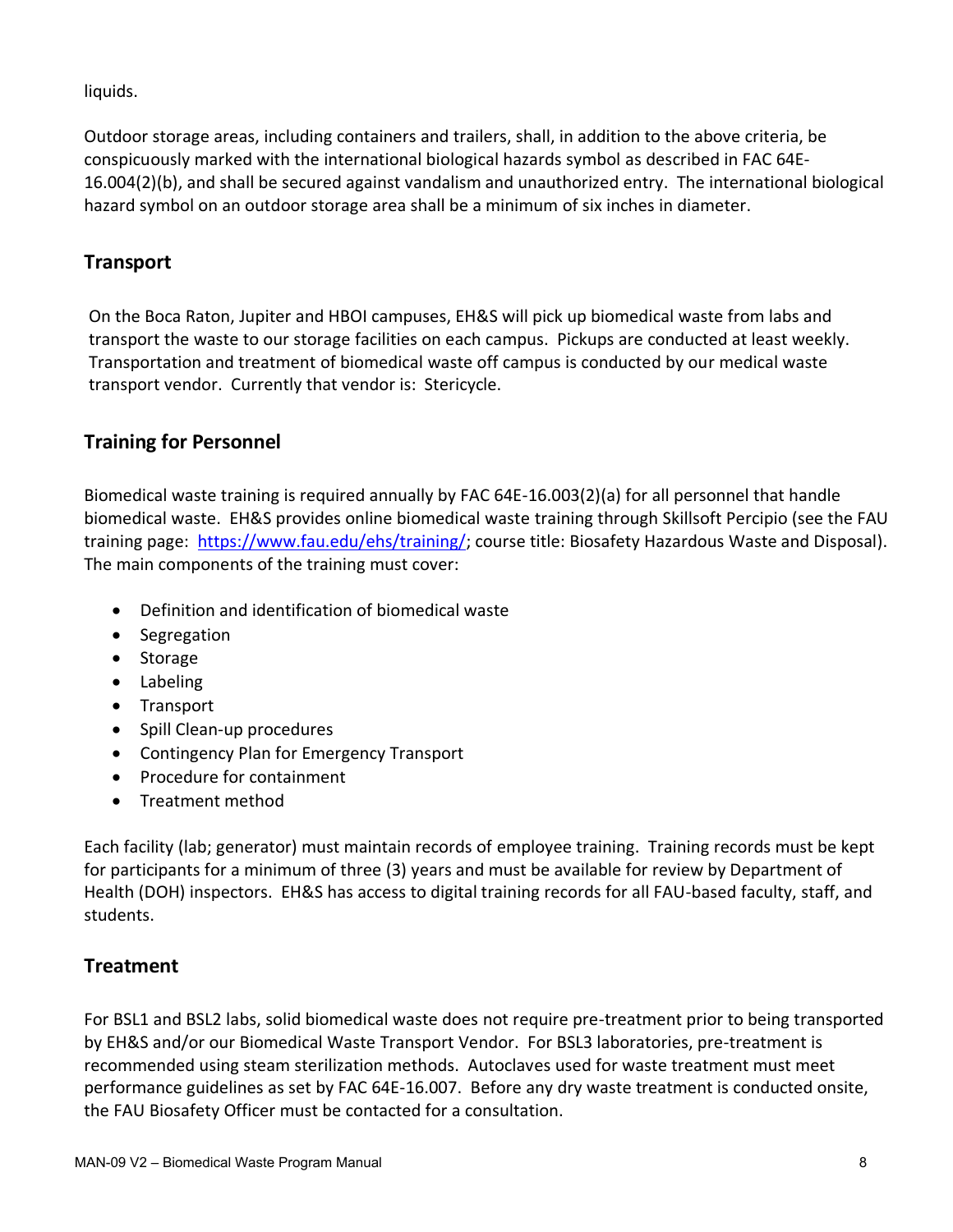For BSL1 and BSL2 labs, liquid biomedical waste should be treated with bleach at a final concentration of 10% (1 part undiluted bleach to 9 parts liquid waste) for a minimum of 30 minutes (overnight is best) prior to disposal down the sanitary drain. Other requirements:

- Aerosol formation from the waste material is minimal
- Personal protective equipment is used by the person discharging the waste
- EH&S has approved disposal of liquid waste

The table below summarizes specific waste streams and how they are to be handled.

| <b>Type of Biowaste</b>  | <b>Treatment Requirement</b> | <b>Required Container</b> | Disposed of by      |
|--------------------------|------------------------------|---------------------------|---------------------|
| Blood and body fluids    | Treated with 10% bleach      | Liquid-tight container    | User                |
| (Regulated Medical       | (final concentration;        |                           |                     |
| Waste) or other          | minimum 30 minutes           |                           |                     |
| biohazardous liquids     | treatment time) and          |                           |                     |
|                          | disposed through the         |                           |                     |
|                          | sanitary sewer               |                           |                     |
| Microbiological Waste,   | Autoclaved by vendor         | Red bags, box and BT-     | Vendor (Stericycle) |
| including Risk Group 1,  | (Stericycle)                 | 96                        |                     |
| 2 and 3 organisms:       |                              |                           |                     |
| (Regulated Medical       |                              |                           |                     |
| Waste)                   |                              |                           |                     |
| Pathological Waste       | Incinerated by vendor        | Red bags, box and BT-     | Vendor (Stericycle) |
| (animal carcasses        | (Stericycle)                 | 96 (Marked                |                     |
| infected with human      |                              | Pathological Waste for    |                     |
| Risk Group 1, 2 and 3    |                              | Incineration)             |                     |
| organisms; including     |                              |                           |                     |
| transgenic mice)         |                              |                           |                     |
| Pathological Waste       | Incinerated by vendor        | Red bags, box and BT-     | Vendor (Stericycle) |
| (animal carcasses that   | (Stericycle)                 | 96 (Marked                |                     |
| were used for in vivo    |                              | Pathological Waste for    |                     |
| testing of               |                              | Incineration)             |                     |
| pharmaceuticals;         |                              |                           |                     |
| <b>Regulated Medical</b> |                              |                           |                     |
| Waste)                   |                              |                           |                     |

#### **Spill Clean-Up Procedure**

Dry biomedical waste spill:

- Put on appropriate PPE (minimum lab coat, gloves, eye/face protection)
- Put spilled waste into a new red bag
- Place old reg bag into new red bag, then place into biomedical waste container
- Wipe down area of spill with 10% bleach solution or appropriate germicidal disinfectant
- Place waste from cleanup into red bag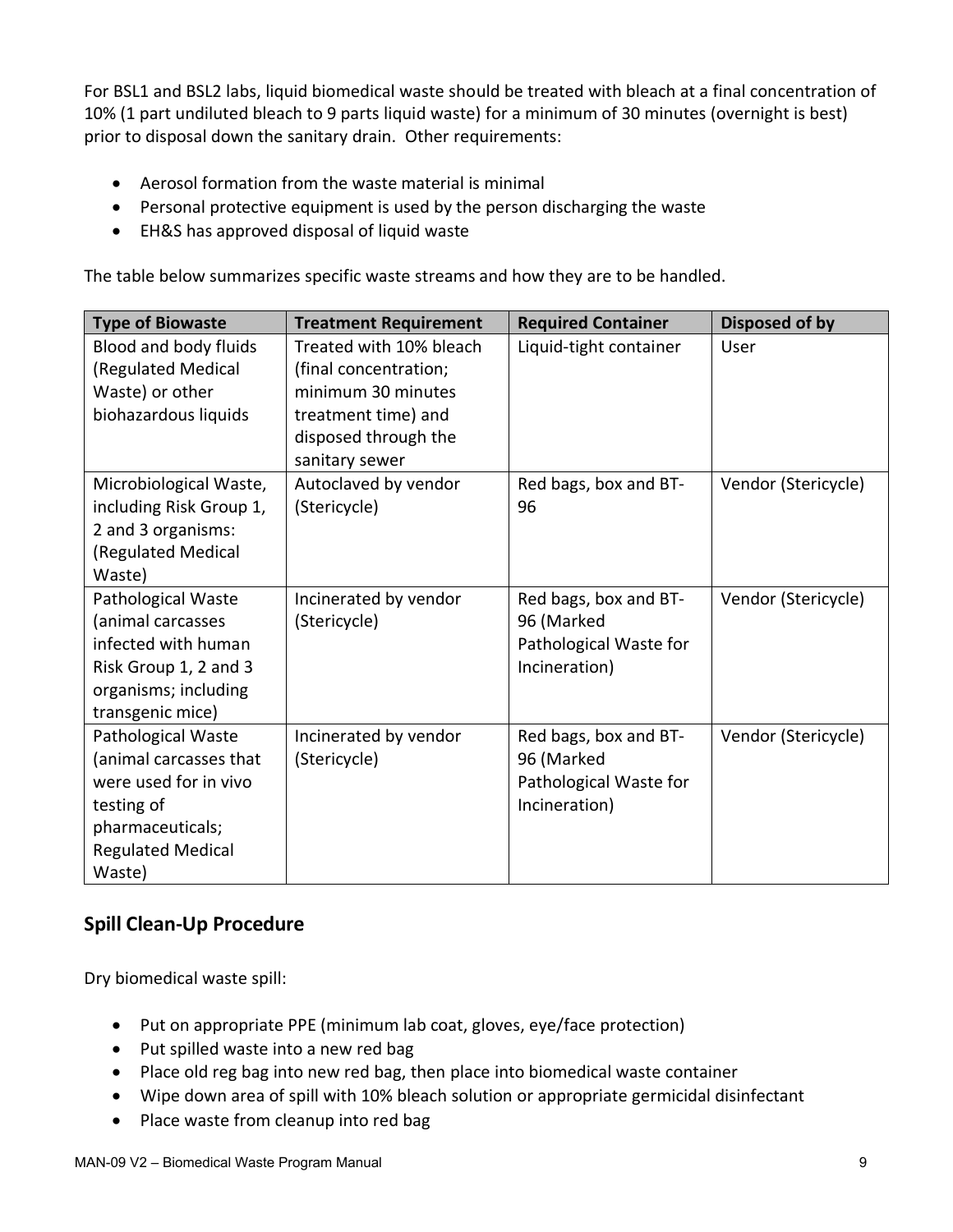Liquid biomedical waste spill**:**

- Inform lab of spill, evacuate lab, place sign on door so that no one enters area
- Let aerosols settle for 15 minutes
- Put on appropriate PPE (minimum lab coat, gloves, eye/face protection
- $\bullet$  Place absorbent material gently over the spill (e.g., paper towels)
- Gently pour bleach solution (or other appropriate germicidal disinfectant) around and on the spill starting at the outer edge of the spill and working your way to the center
- Let bleach/disinfectant work for the appropriate amount of time (minimum 30 minutes for bleach)
- Place absorbent material into red bag
- Spray area again with 10% bleach or disinfectant and wipe up with absorbent towels; ensure that surrounding areas where spill may have splashed are also disinfected
- Place all clean up material into red bag, then place the red bag into a second red bag before placing into biomedical waste container

#### **Contingency Plan**

In the event that the current Biomedical Waste Transport vendor (Stericycle) cannot provide disposal services, FAU will engage another transport vendor (e.g., Mediwaste Transport Solutions, HES Med Waste or Medigreen Waste).

#### **Responsibility of Generating Unit**

The PI, supervisor, or facility manager is responsible for ensuring the proper management, storage, and disposal of all biological/biomedical waste generated by their facility. Waste that is improperly managed must be corrected immediately. All leaky containers of biological/biomedical waste must be repackaged into a leak-proof container, and the responsible party must decontaminate all spills from the biological/biomedical waste as outlined in this manual.

#### **Generating Units**

Biomedical waste is generated at the following FAU campuses and affiliated locations:

FAU 777 Glades Rd Boca Raton, FL 33431

FAU McArthur Campus 5353 Parkside Dr Jupiter, FL 33458

FAU Davie Campus 3200 College Ave Davie, FL 33314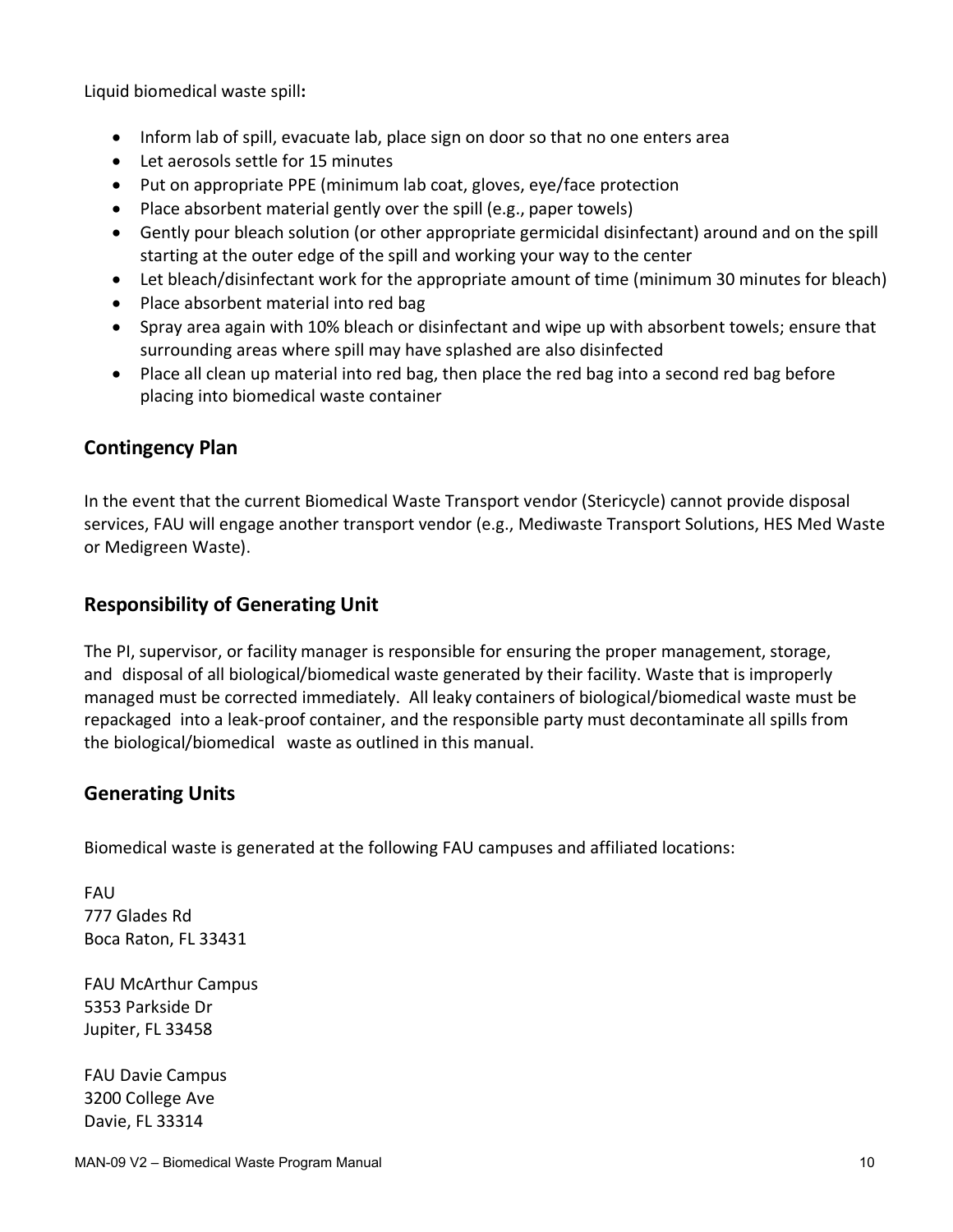FAU HBOI Campus 5600 US-1 Fort Pierce, FL 34946

FAU College of Medicine Clinic 880 NW 13th St Fl 4 Boca Raton, FL 33486

FAU Westgate Community Wellness Ctr 1650 Osceola Dr West Palm Beach, FL 33409

FAU Northwest Community Health Alliance 720 8th St West Palm Beach, FL 33401

#### **Enforcement and Penalties**

Any one in violation of F.A.C. 64E-16, or who interferes with, hinders, or opposes any County Health Department employee in the discharge of his duties, is chargeable with a misdemeanor of the second degree.

If any violation occurs, the County Health Department may deny, suspend, or revoke any biomedical waste permit or impose an administrative fine of up to \$2500 per day for each violation of the FAC 64E-16.